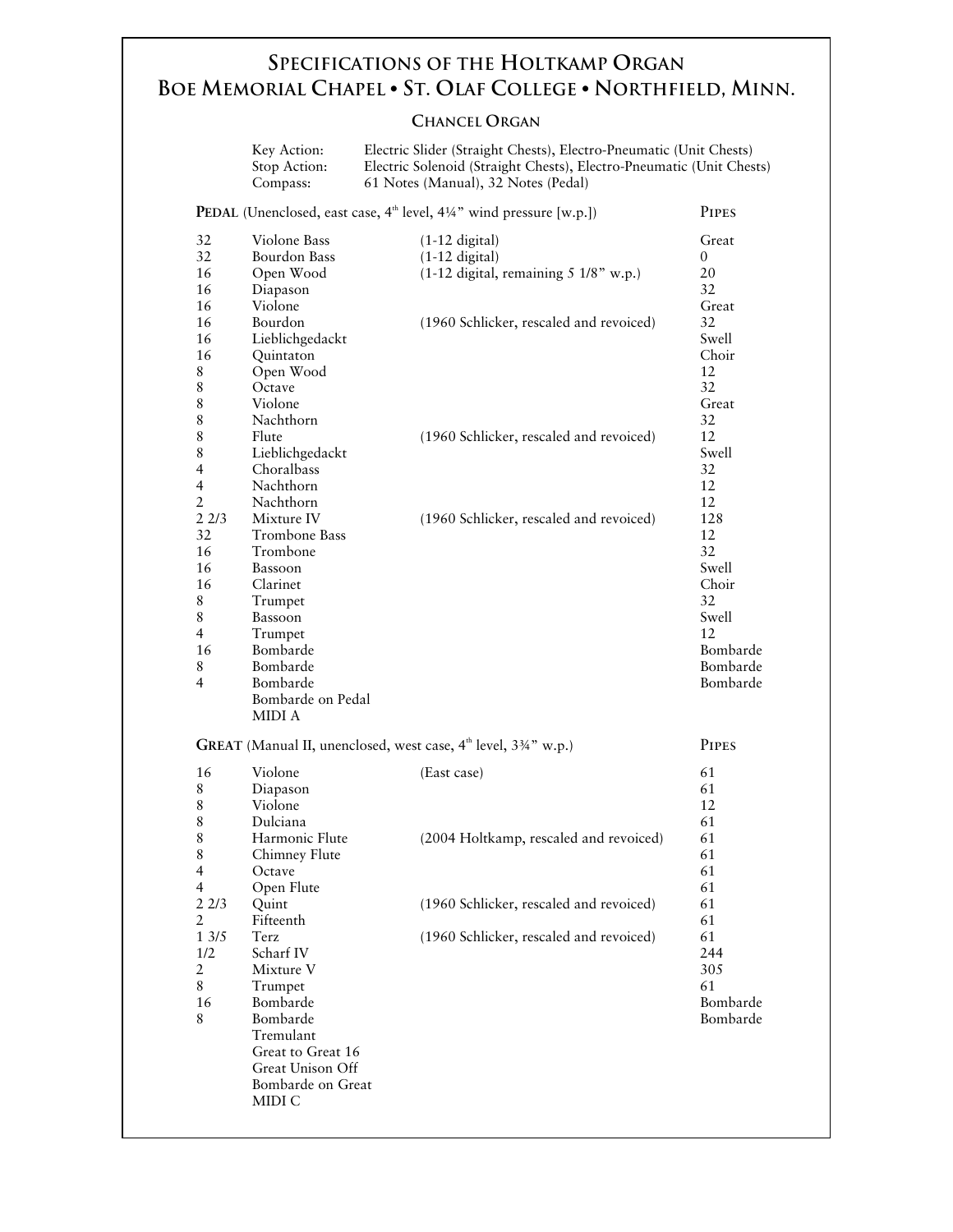| Lieblichgedackt<br>Geigen Diapason<br>Gamba<br>Vox Celeste<br>Hohlflute<br>Lieblichgedackt<br>Octave Geigen<br><b>Traverse Flute</b><br>Cornet II (TC)<br>Octavin<br>Mixture Graves II-III<br>Plein Jeu IV<br>Bassoon<br>Trompette<br>Hautbois<br>Vox Humana<br>Clarion<br>Tremulant<br>Swell to Swell 16<br>Swell Unison Off<br>Swell to Swell 4<br>Bombarde on Swell<br>MIDI B<br>Quintaton<br>Principal<br>Voce Humana (F6)<br>Bourdon<br>Quintaton<br>Erzahler<br>Erzahler Celeste<br>Octave<br>Rohrflöte<br>Nazard | (1960 Schlicker, rescaled and revoiced)<br>(1960 Schlicker, rescaled and revoiced)<br>(1960 Schlicker, rescaled and revoiced)<br>CHOIR (Manual I, enclosed, expressive, east case, 2 <sup>nd</sup> and 3 <sup>rd</sup> levels, 334" w.p.)<br>(1960 Schlicker, rescaled and revoiced)<br>(1960 Schlicker, rescaled and revoiced) | 12<br>61<br>61<br>61<br>61<br>61<br>61<br>61<br>98<br>61<br>171<br>244<br>61<br>61<br>61<br>61<br>61<br><b>PIPES</b><br>61<br>61<br>56<br>61<br>12<br>61<br>61                      |
|-------------------------------------------------------------------------------------------------------------------------------------------------------------------------------------------------------------------------------------------------------------------------------------------------------------------------------------------------------------------------------------------------------------------------------------------------------------------------------------------------------------------------|---------------------------------------------------------------------------------------------------------------------------------------------------------------------------------------------------------------------------------------------------------------------------------------------------------------------------------|-------------------------------------------------------------------------------------------------------------------------------------------------------------------------------------|
|                                                                                                                                                                                                                                                                                                                                                                                                                                                                                                                         |                                                                                                                                                                                                                                                                                                                                 |                                                                                                                                                                                     |
|                                                                                                                                                                                                                                                                                                                                                                                                                                                                                                                         |                                                                                                                                                                                                                                                                                                                                 |                                                                                                                                                                                     |
|                                                                                                                                                                                                                                                                                                                                                                                                                                                                                                                         |                                                                                                                                                                                                                                                                                                                                 |                                                                                                                                                                                     |
|                                                                                                                                                                                                                                                                                                                                                                                                                                                                                                                         |                                                                                                                                                                                                                                                                                                                                 |                                                                                                                                                                                     |
|                                                                                                                                                                                                                                                                                                                                                                                                                                                                                                                         |                                                                                                                                                                                                                                                                                                                                 |                                                                                                                                                                                     |
|                                                                                                                                                                                                                                                                                                                                                                                                                                                                                                                         |                                                                                                                                                                                                                                                                                                                                 |                                                                                                                                                                                     |
|                                                                                                                                                                                                                                                                                                                                                                                                                                                                                                                         |                                                                                                                                                                                                                                                                                                                                 |                                                                                                                                                                                     |
|                                                                                                                                                                                                                                                                                                                                                                                                                                                                                                                         |                                                                                                                                                                                                                                                                                                                                 |                                                                                                                                                                                     |
|                                                                                                                                                                                                                                                                                                                                                                                                                                                                                                                         |                                                                                                                                                                                                                                                                                                                                 |                                                                                                                                                                                     |
|                                                                                                                                                                                                                                                                                                                                                                                                                                                                                                                         |                                                                                                                                                                                                                                                                                                                                 |                                                                                                                                                                                     |
|                                                                                                                                                                                                                                                                                                                                                                                                                                                                                                                         |                                                                                                                                                                                                                                                                                                                                 |                                                                                                                                                                                     |
|                                                                                                                                                                                                                                                                                                                                                                                                                                                                                                                         |                                                                                                                                                                                                                                                                                                                                 |                                                                                                                                                                                     |
|                                                                                                                                                                                                                                                                                                                                                                                                                                                                                                                         |                                                                                                                                                                                                                                                                                                                                 |                                                                                                                                                                                     |
|                                                                                                                                                                                                                                                                                                                                                                                                                                                                                                                         |                                                                                                                                                                                                                                                                                                                                 |                                                                                                                                                                                     |
|                                                                                                                                                                                                                                                                                                                                                                                                                                                                                                                         |                                                                                                                                                                                                                                                                                                                                 |                                                                                                                                                                                     |
|                                                                                                                                                                                                                                                                                                                                                                                                                                                                                                                         |                                                                                                                                                                                                                                                                                                                                 |                                                                                                                                                                                     |
|                                                                                                                                                                                                                                                                                                                                                                                                                                                                                                                         |                                                                                                                                                                                                                                                                                                                                 |                                                                                                                                                                                     |
|                                                                                                                                                                                                                                                                                                                                                                                                                                                                                                                         |                                                                                                                                                                                                                                                                                                                                 |                                                                                                                                                                                     |
|                                                                                                                                                                                                                                                                                                                                                                                                                                                                                                                         |                                                                                                                                                                                                                                                                                                                                 |                                                                                                                                                                                     |
|                                                                                                                                                                                                                                                                                                                                                                                                                                                                                                                         |                                                                                                                                                                                                                                                                                                                                 |                                                                                                                                                                                     |
|                                                                                                                                                                                                                                                                                                                                                                                                                                                                                                                         |                                                                                                                                                                                                                                                                                                                                 |                                                                                                                                                                                     |
|                                                                                                                                                                                                                                                                                                                                                                                                                                                                                                                         |                                                                                                                                                                                                                                                                                                                                 |                                                                                                                                                                                     |
|                                                                                                                                                                                                                                                                                                                                                                                                                                                                                                                         |                                                                                                                                                                                                                                                                                                                                 |                                                                                                                                                                                     |
|                                                                                                                                                                                                                                                                                                                                                                                                                                                                                                                         |                                                                                                                                                                                                                                                                                                                                 |                                                                                                                                                                                     |
|                                                                                                                                                                                                                                                                                                                                                                                                                                                                                                                         |                                                                                                                                                                                                                                                                                                                                 |                                                                                                                                                                                     |
|                                                                                                                                                                                                                                                                                                                                                                                                                                                                                                                         |                                                                                                                                                                                                                                                                                                                                 |                                                                                                                                                                                     |
|                                                                                                                                                                                                                                                                                                                                                                                                                                                                                                                         |                                                                                                                                                                                                                                                                                                                                 |                                                                                                                                                                                     |
|                                                                                                                                                                                                                                                                                                                                                                                                                                                                                                                         |                                                                                                                                                                                                                                                                                                                                 |                                                                                                                                                                                     |
|                                                                                                                                                                                                                                                                                                                                                                                                                                                                                                                         |                                                                                                                                                                                                                                                                                                                                 |                                                                                                                                                                                     |
|                                                                                                                                                                                                                                                                                                                                                                                                                                                                                                                         |                                                                                                                                                                                                                                                                                                                                 | 61<br>61                                                                                                                                                                            |
|                                                                                                                                                                                                                                                                                                                                                                                                                                                                                                                         | (1960 Schlicker, rescaled and revoiced)<br>(1960 Schlicker, rescaled and revoiced)                                                                                                                                                                                                                                              | 61                                                                                                                                                                                  |
| Principal                                                                                                                                                                                                                                                                                                                                                                                                                                                                                                               |                                                                                                                                                                                                                                                                                                                                 | 61                                                                                                                                                                                  |
| Flute                                                                                                                                                                                                                                                                                                                                                                                                                                                                                                                   | (1960 Schlicker, rescaled and revoiced)                                                                                                                                                                                                                                                                                         | 61                                                                                                                                                                                  |
| Tierce                                                                                                                                                                                                                                                                                                                                                                                                                                                                                                                  | (1960 Schlicker, rescaled and revoiced)                                                                                                                                                                                                                                                                                         | 61                                                                                                                                                                                  |
| Larigot                                                                                                                                                                                                                                                                                                                                                                                                                                                                                                                 | (1960 Schlicker, rescaled and revoiced)                                                                                                                                                                                                                                                                                         | 61                                                                                                                                                                                  |
| Scharf IV                                                                                                                                                                                                                                                                                                                                                                                                                                                                                                               |                                                                                                                                                                                                                                                                                                                                 | 244                                                                                                                                                                                 |
| <b>Bass Clarinet</b>                                                                                                                                                                                                                                                                                                                                                                                                                                                                                                    |                                                                                                                                                                                                                                                                                                                                 | 61                                                                                                                                                                                  |
| English Horn                                                                                                                                                                                                                                                                                                                                                                                                                                                                                                            |                                                                                                                                                                                                                                                                                                                                 | 61                                                                                                                                                                                  |
| Clarinet                                                                                                                                                                                                                                                                                                                                                                                                                                                                                                                |                                                                                                                                                                                                                                                                                                                                 | 12                                                                                                                                                                                  |
| Tuba Harmonique                                                                                                                                                                                                                                                                                                                                                                                                                                                                                                         |                                                                                                                                                                                                                                                                                                                                 | Bombarde                                                                                                                                                                            |
| Tremulant                                                                                                                                                                                                                                                                                                                                                                                                                                                                                                               |                                                                                                                                                                                                                                                                                                                                 |                                                                                                                                                                                     |
|                                                                                                                                                                                                                                                                                                                                                                                                                                                                                                                         |                                                                                                                                                                                                                                                                                                                                 |                                                                                                                                                                                     |
|                                                                                                                                                                                                                                                                                                                                                                                                                                                                                                                         |                                                                                                                                                                                                                                                                                                                                 |                                                                                                                                                                                     |
|                                                                                                                                                                                                                                                                                                                                                                                                                                                                                                                         |                                                                                                                                                                                                                                                                                                                                 |                                                                                                                                                                                     |
|                                                                                                                                                                                                                                                                                                                                                                                                                                                                                                                         |                                                                                                                                                                                                                                                                                                                                 |                                                                                                                                                                                     |
|                                                                                                                                                                                                                                                                                                                                                                                                                                                                                                                         |                                                                                                                                                                                                                                                                                                                                 | <b>PIPES</b>                                                                                                                                                                        |
|                                                                                                                                                                                                                                                                                                                                                                                                                                                                                                                         |                                                                                                                                                                                                                                                                                                                                 | 17                                                                                                                                                                                  |
|                                                                                                                                                                                                                                                                                                                                                                                                                                                                                                                         |                                                                                                                                                                                                                                                                                                                                 | 17                                                                                                                                                                                  |
|                                                                                                                                                                                                                                                                                                                                                                                                                                                                                                                         |                                                                                                                                                                                                                                                                                                                                 | 12                                                                                                                                                                                  |
|                                                                                                                                                                                                                                                                                                                                                                                                                                                                                                                         |                                                                                                                                                                                                                                                                                                                                 | 5                                                                                                                                                                                   |
|                                                                                                                                                                                                                                                                                                                                                                                                                                                                                                                         |                                                                                                                                                                                                                                                                                                                                 | 29                                                                                                                                                                                  |
| Open Diapason                                                                                                                                                                                                                                                                                                                                                                                                                                                                                                           |                                                                                                                                                                                                                                                                                                                                 |                                                                                                                                                                                     |
| Nachthorn                                                                                                                                                                                                                                                                                                                                                                                                                                                                                                               |                                                                                                                                                                                                                                                                                                                                 |                                                                                                                                                                                     |
|                                                                                                                                                                                                                                                                                                                                                                                                                                                                                                                         | (From Pedal Open Wood)<br>(From Pedal Nachthorn)                                                                                                                                                                                                                                                                                | 12<br>12                                                                                                                                                                            |
|                                                                                                                                                                                                                                                                                                                                                                                                                                                                                                                         | Choir to Choir 16<br>Choir Unison Off<br>Choir to Choir 4<br>Bombarde on Choir<br><b>MIDID</b><br>Open Wood<br>Bourdon<br>Open Diapason<br>Nachthorn<br>Stopped Flute                                                                                                                                                           | <b>BOMBARDE</b> (Floating, available at all stations)<br>(From Pedal Open Wood)<br>(From Pedal Bourdon)<br>(From Pedal Open Wood)<br>(From Pedal Nachthorn)<br>(From Pedal Bourdon) |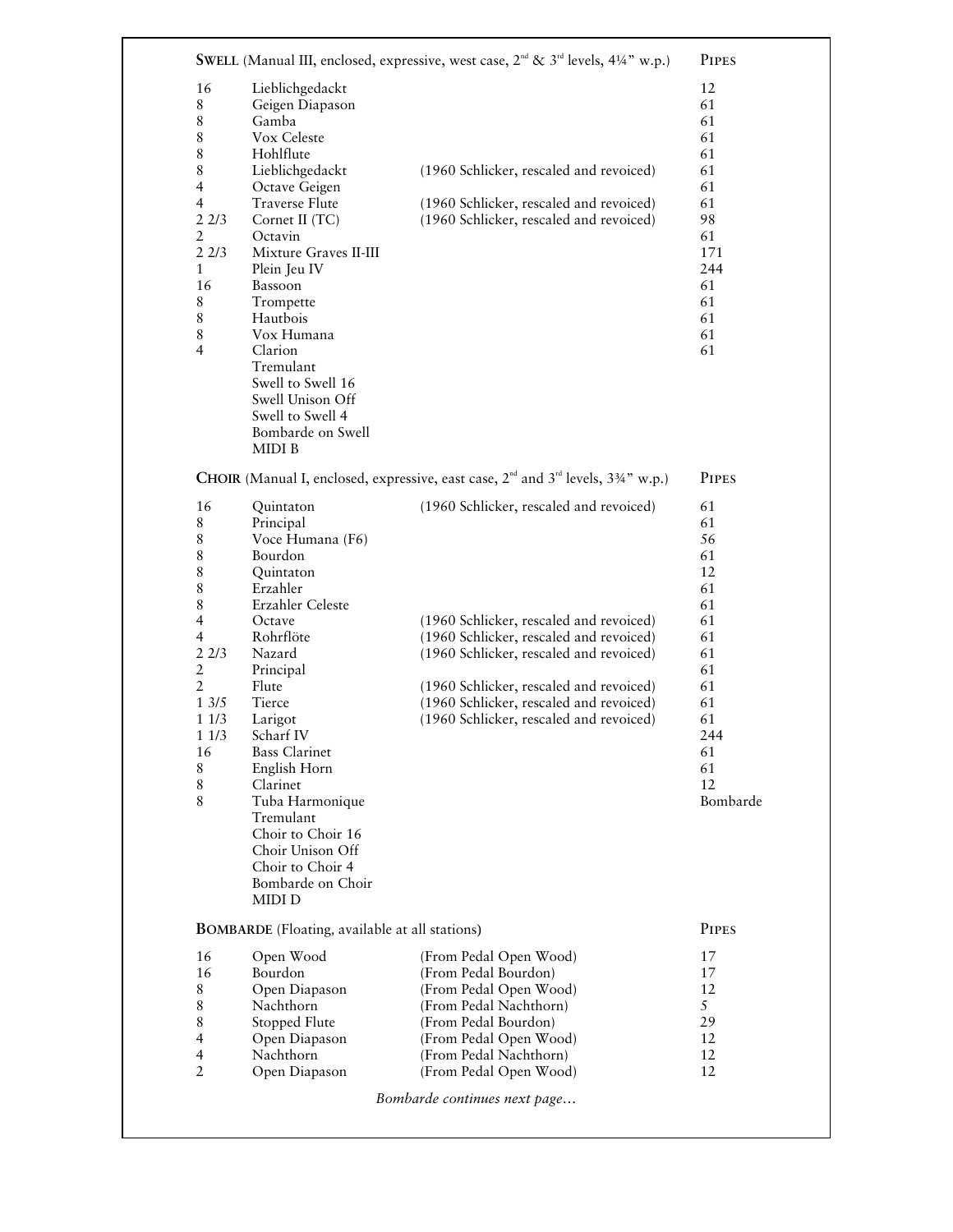|                          |                                          | Bombarde continued                                                                                                                                                                |                                     |
|--------------------------|------------------------------------------|-----------------------------------------------------------------------------------------------------------------------------------------------------------------------------------|-------------------------------------|
| 16                       | Tuba Harmonique                          |                                                                                                                                                                                   | $\overline{0}$                      |
| 16                       | Bombarde                                 | (West case, $5\frac{3}{4}$ " w.p.)                                                                                                                                                | 61                                  |
| 16                       | <b>Festival Trumpet</b>                  |                                                                                                                                                                                   | Gallery                             |
| 8                        | Tuba Harmonique                          | (Choir enclosure, 18" w.p.)                                                                                                                                                       | 61                                  |
| $\,8\,$                  | Bombarde                                 |                                                                                                                                                                                   | 12                                  |
| 8                        | Festival Trumpet                         |                                                                                                                                                                                   | Gallery                             |
|                          |                                          | <b>GALLERY ORGAN</b>                                                                                                                                                              |                                     |
|                          | Key Action:<br>Stop Action:<br>Compass:  | Electric Slider (Straight Chests), Electro-Pneumatic (Unit Chests)<br>Electric Solenoid (Straight Chests), Electro-Pneumatic (Unit Chests)<br>61 Notes (Manual), 32 Notes (Pedal) |                                     |
|                          | PEDAL (Façade)                           |                                                                                                                                                                                   | <b>PIPES</b>                        |
| 16                       |                                          | (1960 Schlicker)                                                                                                                                                                  |                                     |
| 16                       | Principal<br>Gemshorn                    | (1960 Schlicker)                                                                                                                                                                  | 12, ext. Great<br>12, ext. Great    |
| 8                        | Octave                                   |                                                                                                                                                                                   | Great                               |
| 8                        | Gemshorn                                 |                                                                                                                                                                                   | Great                               |
| 8                        | Pommer                                   |                                                                                                                                                                                   | Great                               |
| $\overline{\mathcal{A}}$ |                                          |                                                                                                                                                                                   | Great                               |
|                          | Super Octave                             |                                                                                                                                                                                   |                                     |
| 16<br>8                  | Bassoon/Oboe<br><b>Festival Trumpet</b>  |                                                                                                                                                                                   | Swell<br>Great                      |
|                          | GREAT (Manual II, unenclosed, west case) |                                                                                                                                                                                   | <b>PIPES</b>                        |
|                          |                                          |                                                                                                                                                                                   |                                     |
| 8                        | Principal                                | (1960 Schlicker, 1991 Holtkamp)                                                                                                                                                   | 61                                  |
| 8                        | Gemshorn                                 | (1960 Schlicker)                                                                                                                                                                  | 61                                  |
| 8                        | Pommer                                   | (1991 Holtkamp)                                                                                                                                                                   | 61                                  |
| 4                        | Octave                                   | (1991 Holtkamp)                                                                                                                                                                   | 61                                  |
| 4                        | Pommer                                   | (1991 Holtkamp)                                                                                                                                                                   | 12                                  |
| 2                        | Gemshorn                                 | (1960 Schlicker)                                                                                                                                                                  | 24                                  |
| 11/3                     | Mixture IV                               | $(1991$ Holtkamp)                                                                                                                                                                 | 244                                 |
| 8                        | Festival Trumpet                         | (1960 Schlicker, rescaled and revoiced)                                                                                                                                           | 61                                  |
|                          |                                          | SWELL (Manual III, enclosed, expressive, east case)                                                                                                                               | <b>PIPES</b>                        |
| $\,8$                    | Rohrflute                                | (1960 Schlicker)                                                                                                                                                                  | 61                                  |
| 8                        | Gamba                                    | (1960 Schlicker, 1991 Holtkamp)                                                                                                                                                   | 61                                  |
| 8                        | Voix Celeste                             | (1960 Schlicker)                                                                                                                                                                  | 61                                  |
| 4                        | Spitzflute                               | (1960 Schlicker)                                                                                                                                                                  | 61                                  |
| $\overline{2}$           | Principal                                | (1960 Schlicker)                                                                                                                                                                  | 61                                  |
| 16                       | Bassoon / Oboe                           |                                                                                                                                                                                   | 12                                  |
| 8                        | Bassoon / Oboe                           | (1991 Holtkamp)                                                                                                                                                                   | 61                                  |
| 16                       | <b>Festival Trumpet</b>                  |                                                                                                                                                                                   | Great                               |
| 8                        | <b>Festival Trumpet</b>                  |                                                                                                                                                                                   | Great                               |
|                          | Tremolo                                  |                                                                                                                                                                                   |                                     |
|                          | Gallery Swell Unison Off                 |                                                                                                                                                                                   |                                     |
|                          | Gallery Swell to Gallery Swell 4         |                                                                                                                                                                                   |                                     |
|                          |                                          | <b>COUPLERS</b>                                                                                                                                                                   |                                     |
|                          | Great to Pedal                           | 8                                                                                                                                                                                 | (Reversible by Piston and Toe Stud) |
|                          | Swell to Pedal                           | 8                                                                                                                                                                                 | (Reversible by Piston and Toe Stud) |
|                          | Swell to Pedal                           | 4                                                                                                                                                                                 |                                     |
|                          | Choir to Pedal                           | 8                                                                                                                                                                                 | (Reversible by Piston and Toe Stud) |
|                          | Choir to Pedal                           | 4                                                                                                                                                                                 |                                     |
|                          | Bombarde to Pedal                        | 8                                                                                                                                                                                 |                                     |
|                          | Gallery Great to Pedal                   | 8                                                                                                                                                                                 |                                     |
|                          |                                          | 8                                                                                                                                                                                 |                                     |
|                          |                                          |                                                                                                                                                                                   |                                     |
|                          | Gallery Swell to Pedal                   | $\overline{4}$                                                                                                                                                                    |                                     |
|                          | Gallery Swell to Pedal<br>Swell to Great | 16                                                                                                                                                                                |                                     |
|                          |                                          | Couplers continue next page                                                                                                                                                       |                                     |